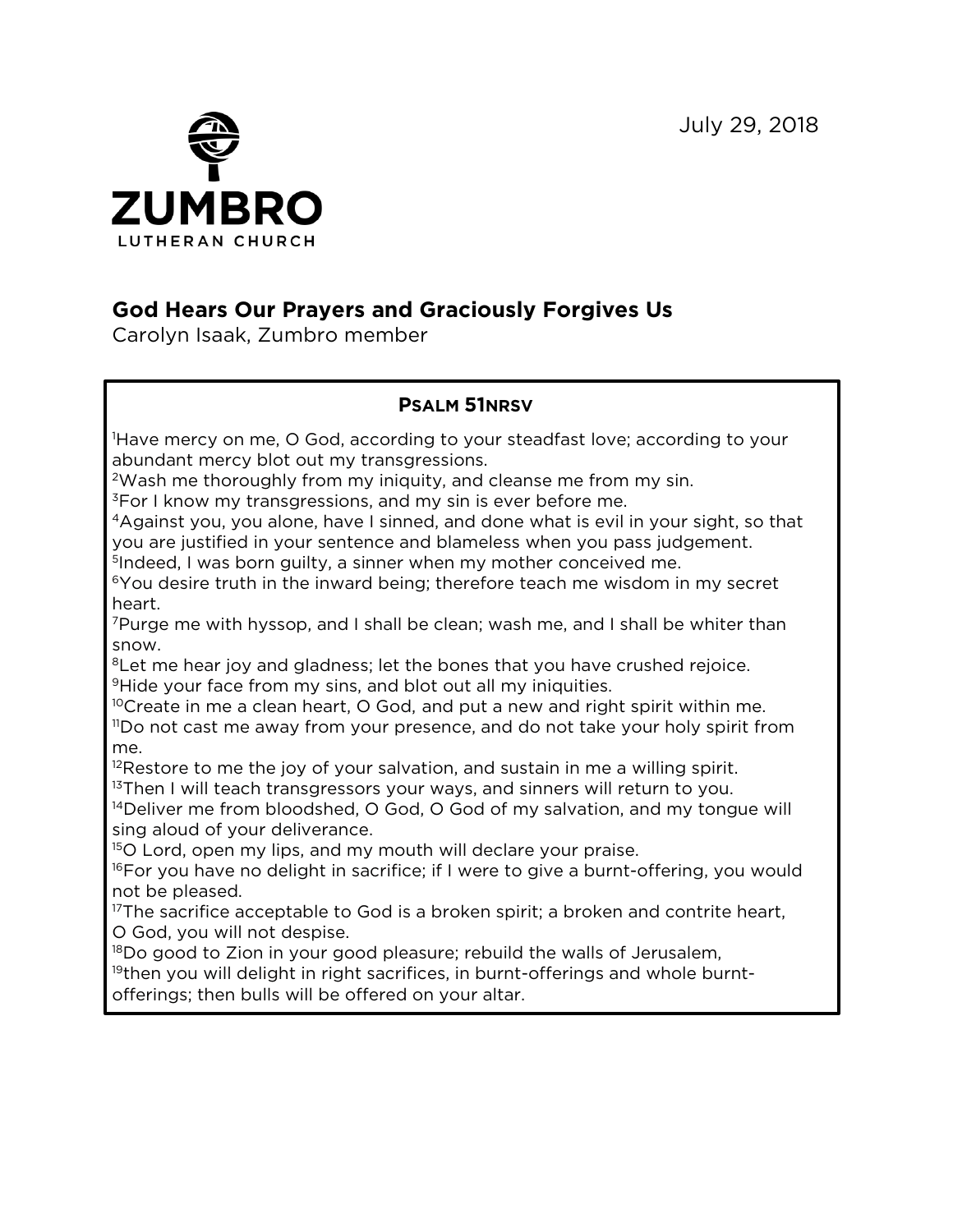Hybrid cars, designer dog breeds, coffee drinks....what do they have in common? They are all blends of the best qualities. Toyota Highlander's, Golden Doodles and Soy Carmel Lattes 1/2 cafe with a dash of whipped cream!

For 30 plus years I have been navigating my Catholic heritage and Lutheran faith. Thus I consider myself a religious hybrid of sorts.

My family attended St Casimir's and Presentation of the Blessed Virgin Mary church's in the Polish Catholic neighborhoods of St. Paul. My brothers, Dave and Dale, and I took the required RCI classes and completed the Sacraments of Faith. My Catholic upbringing still calls to me and I currently attend weekly mass at Assisi Heights receiving the Eucharist in the Catholic tradition, am committed to the universal Franciscan values, and participate in programming. I am inspired by the inclusive approach of Pope Francis and am deeply humbled by the selfless service of Mother Teresa's lifetime commitment to lepers and poor.

Yet, when it came time to choose a college 30 years ago little did I know how this would alter my spiritual path. I selected Augsburg, an ELCA-affiliated college in Minneapolis. This choice was wonderfully received by my family. As a student I delved into the history and religious studies programs, and my favorite class - The Reformation with Dr. Eugene Skibbe - was fascinating! Eventually I would work for another Lutheran college, meet and marry a Lutheran, and raise our boys here at Zumbro. I teach confirmation, participate in Bible Study groups, attend events and share yoga. I appreciate and value the Lutheran faith. I relate to the writings and spiritual struggles of Martin Luther. And Lutheran Pastor Nadia Bolz-Weber has deeply altered my understanding of being a Saint and Sinner in any given moment.

When Pastor Vern invited me to speak on a Psalm of my choice, I selected Psalm 51 because much like King David of old, I have things in my heart that keep me separated from God. And I desire that clean heart and willing spirit. There is something UNIVERSAL about confessing our sins to God, a priest, a pastor and even a trusted friend that frees us. Martin Luther wrestled with the ecclesiastical rule that commanded or required Confession. He found confession to be a gift from God that anyone who desires to be free from sin may share with another in secret or with God directly. And one who has strong, firm faith knows that his or her sins are forgiven. We trust that God hears our prayers and graciously forgives us. Yet, is this personal cry in the silence of our thoughts to God enough? Does sharing the darkest parts of ourselves with trusted friends absolve us? For many years I resisted this path to "forgiveness." Facing sin is difficult. I detested going to Confession with a priest and questioned this Sacrament. Why did I have to tell anyone anything?

What I eventually came to know was that my struggle with confession doesn't really lie with "having to see a priest to give me absolution.' No. It is the truthful, revealing examination of my own conscious.

King David needed the truth unveiled to him by Nathan the prophet in 2nd Samuel. Nathan begins by sharing a parable with David: There were two men in a city, one rich and the other poor. The rich man had exceedingly many flocks and herds. But the poor man had nothing, except one little ewe lamb which he had bought and nourished; and it grew up together with him and with his children. It ate of his own food and drank from his own cup and lay in his bosom; and it was like a daughter to him. And a traveler came to the rich man. The rich man refused to take from his own flock and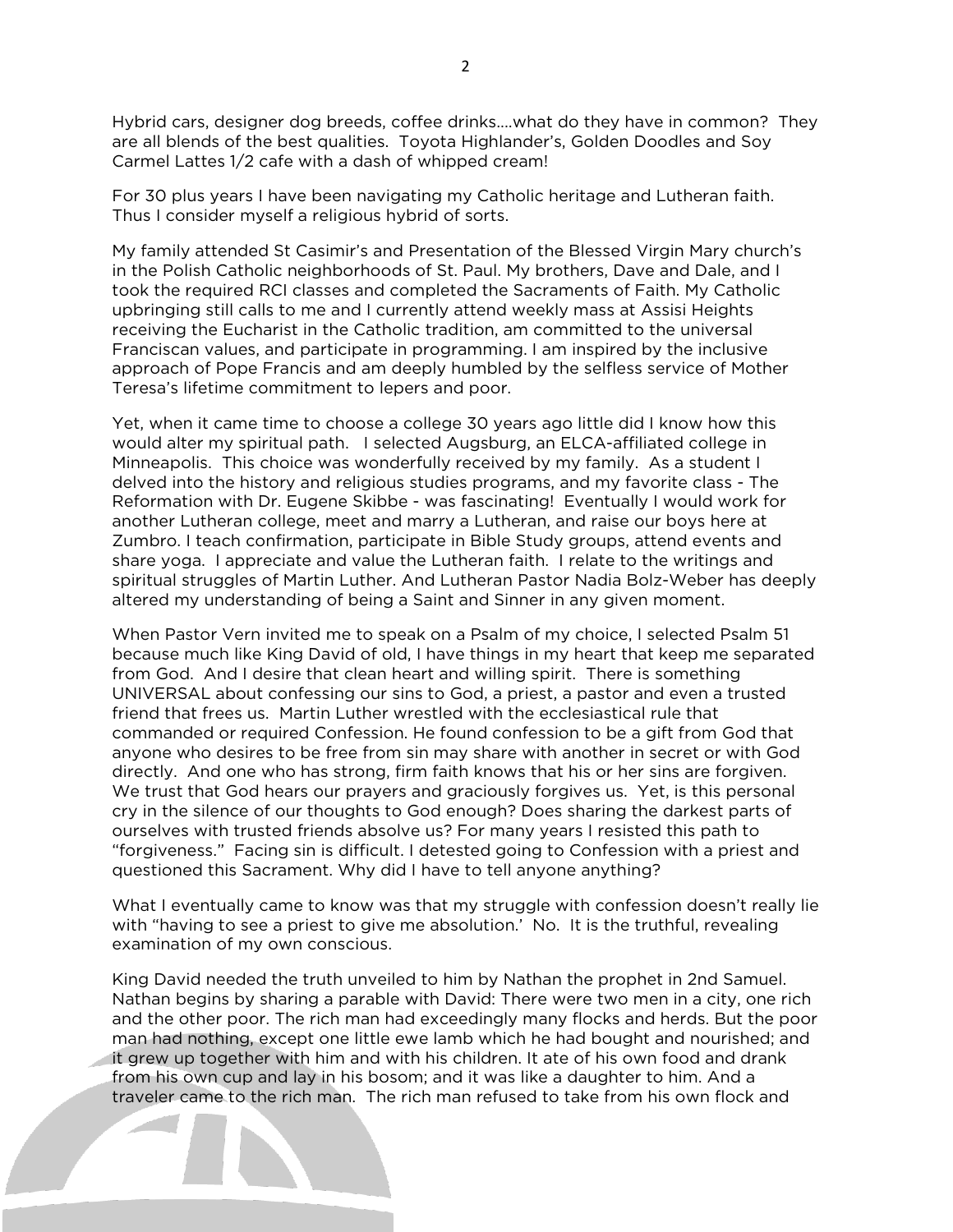from his own herd to prepare one for the wayfaring man who had come to him; but he took the poor man's lamb and prepared it for the man who had come to him.

King David responded to Nathan with words of anger: "The one who has done this deserves to die!" To which Nathan replied: "You are the man!" The king was immediately convicted. His transgressions ranged from adultery with Bathsheba, that one little "ewe lamb," to trying to cover it up later by arranging for Bathsheba's husband to be killed in battle. When exposed by Nathan as "that man," David cried out to God and asked God to wipe away his transgressions, cleanse him from his guilt, and wash and purify him

This confession of our sins and receiving God's great mercy and forgiveness is at the heart of this Psalm. If David hadn't been called out by Nathan, would he have repented? Am I really honest with myself in the quiet of my own thoughts? Or do I give in to rationalization and justification for my sins? When I share secrets with friends, do I appear to be the wronged, the victimized, the "it really wasn't my fault"? Or do I take full responsibility?

A few weeks ago, as I struggled along the discernment process of what to share this morning, I received an invitation from my friend Melissa to attend a Tuesday evening Healing and Reconciliation presentation given by renowned healer, Alan Ames, at Church of the Resurrection. I hoped to receive some inspiration or direction from the event. The evening consisted of recitation of the Rosary, Mass, Communion, Confession, "laying of the hands," healing from Alan Ames, and a Benediction.

First, for those unfamiliar with the Catholic Sacrament of Confession let me briefly summarize. A priest acts as an agent of God and forgives sins committed after baptism. Next, there are 5 steps to a "Good" Confession.

- 1) Examine your conscience
- 2) Be sincerely sorry for your sins.
- 3) Confess your sins to a priest.
- 4 Resolve to amend your life.
- 5) After confession, do the penance the priest assigns.

When I was young, we would go to confession on Saturday afternoons from 2-4. We would wait in a line with other sinners and watch for the green light above the confessional booth to indicate it was time to enter the small space. We would be separated from the priest by a privacy screen, kneel and begin with the famous line "Forgive me Father for I have sinned". Following Saturday's confession, I was then eligible in the eyes of the church to receive communion on Sunday.

The evening of the Presentation, I prepared for confession by examining my conscious, and then I stepped into the line of sinners and waited my turn. I jokingly told the lady behind me I was going to be awhile. When it was my turn, I bravely stepped in the confessional room and sat across from the priest. He smiled, looked at me, and asked my name. Such kindness, acceptance, and compassion radiated from him. My solar plexus was trembling. He quietly invited me to share. And I did. When I finished, we quietly looked at one another. He nodded a few times as if still listening. Listening to God, I am now certain. And then he spoke. He said, "Carolyn, God wants you to put down the club that you beat yourself with and pick up his cross." Just like in the Gospel of John when at the pool Jesus tells the crippled man, "Get up, pick up your